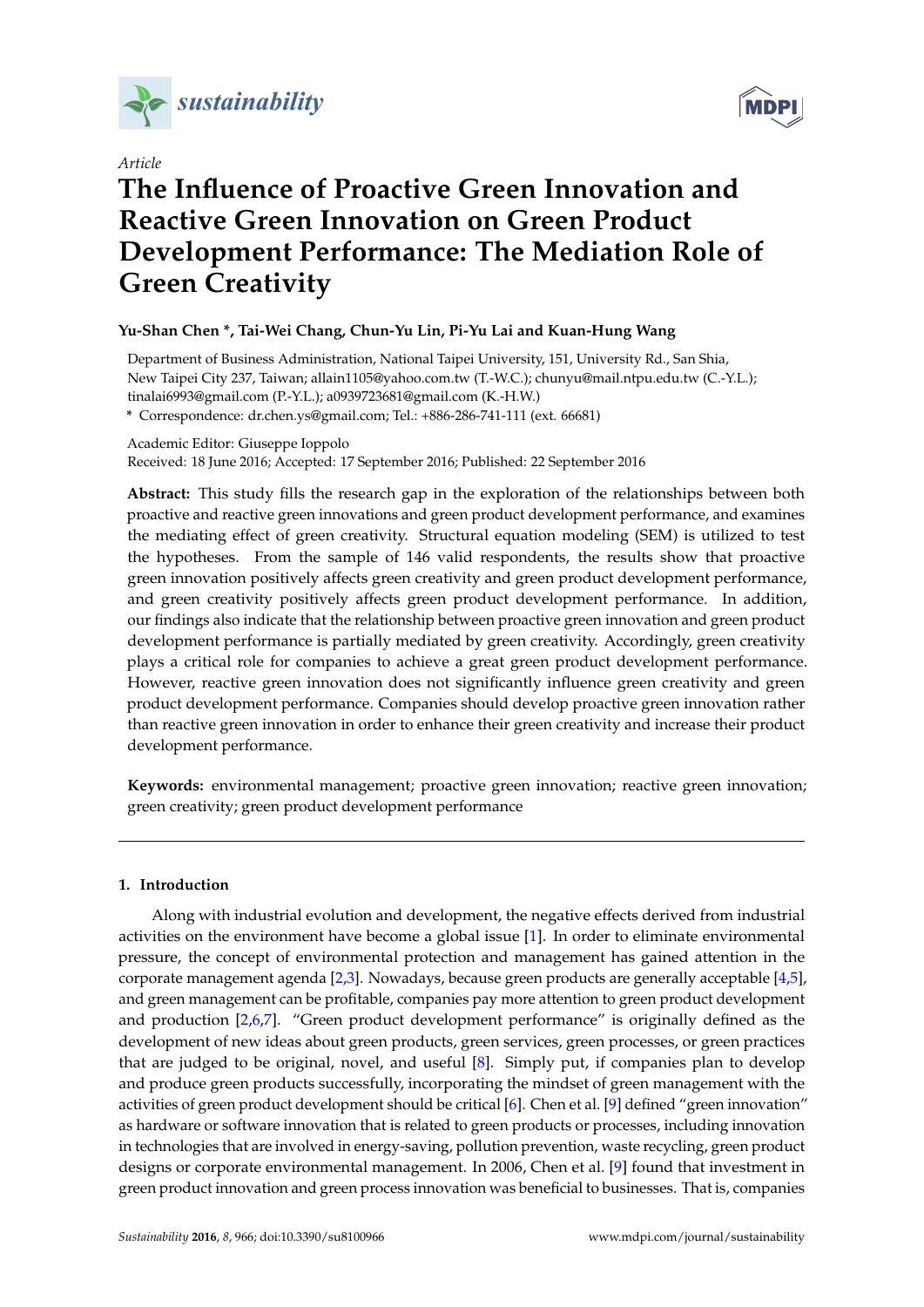should recognize the value of the green innovation, and realize that once green products are more common in the world, green product development can be more prevalent accordingly [\[10\]](#page-9-9). In addition, the public is becoming aware of environmental issues, so green product development has obtained more attention [\[6\]](#page-9-5). The development of environmentally friendly products and services, which creates new products to meet the increasing consumer awareness of environmental protection, is the key to business success [\[11\]](#page-9-10). Although prior research has broadly discussed related issues regarding green product development performance, significant gaps exist with respect to the impacts of proactive and reactive green innovations on green product development performance. Therefore, we bridged the research gap by proposing a research framework with four novel constructs: proactive green innovation, reactive green innovation, green creativity, and green product development performance. Since green product development is increasingly important for firms in the era of environmentalism, the research framework was examined to help companies better understand how to improve their green product development performance through key factors such as green innovation and green creativity.

Several research steps were followed in this study. We summarize the literature on proactive green innovation, reactive green innovation, green creativity, and green product development first. Next, we conduct an empirical test to verify the relationships among these important variables. More specifically, based on the research framework, five hypotheses were proposed and examined. In the last part, we made conclusions and discussions about the findings, implications, and possible directions for future research.

#### **2. Literature Review and Hypothesis Development**

#### *2.1. The Positive Effect of Proactive Green Innovation on Green Creativity*

Chen et al. [\[12\]](#page-9-11) stated that being proactive is to take initiative actions and to try to create advantages. Chen et al. [\[12\]](#page-9-11) divide green innovation into two types: proactive and reactive green innovations. "Proactive green innovation" is defined as active environment-related innovation in order to take initiatives for new practices or products ahead of competitors, to decrease costs, to seize opportunities, to lead in the market, or to obtain competitive advantages [\[12\]](#page-9-11). Covin and Slevin [\[13\]](#page-9-12) noted that being proactive is part of entrepreneurship, so they emphasized that a company with proactive strategies takes preemptive measures or introduces new products to become a leading competitor in the market. Along with the increasing importance of social environmental awareness, companies which focus on profits also need to consider environmental sustainability according to the environmental management and policy [\[14\]](#page-9-13). Sharma and Henriques [\[15\]](#page-9-14) found that companies with positive attitudes toward environmental protection and management tend to adopt and take active actions voluntarily, and they are not just in compliance with the relevant environmental protection regulations. In order to prevent negative impacts on the environment, the proactive environmental management initiative involves forecasting future norms and social trends, and introducing various business operations and products [\[16\]](#page-9-15). Besides, proactive environmental management usually comes with innovative strategies, which provides companies more opportunities to win competitive advantages [\[17\]](#page-9-16). The advantages of green innovation include a lower cost of dealing with pollutants, reduced responsibility in law, increased productivity and effectiveness, higher business reputation, and more support from customers and stakeholders. With respect to proactive environmental management, companies are critical since they are supposed to commit to investing in innovation, organizational systems, products, and services for continuous recycling [\[18\]](#page-9-17). Creativity is defined as the imagination of new ideas about products, services, processes, or practices which are original, novel, and useful [\[8\]](#page-9-7). Innovation is the capability of introducing something new, while creativity is the act of conceiving something new [\[8\]](#page-9-7). Thus, there exists a significant difference between creativity and innovation. Creativity can result in superior corporate performance [\[19\]](#page-9-18). Besides, the increase of creativity can effectively enhance competitive advantages [\[20\]](#page-9-19). Thus, creativity is a key determinant of corporate competitiveness [\[19\]](#page-9-18). Green creativity is defined as the development of new ideas about green products,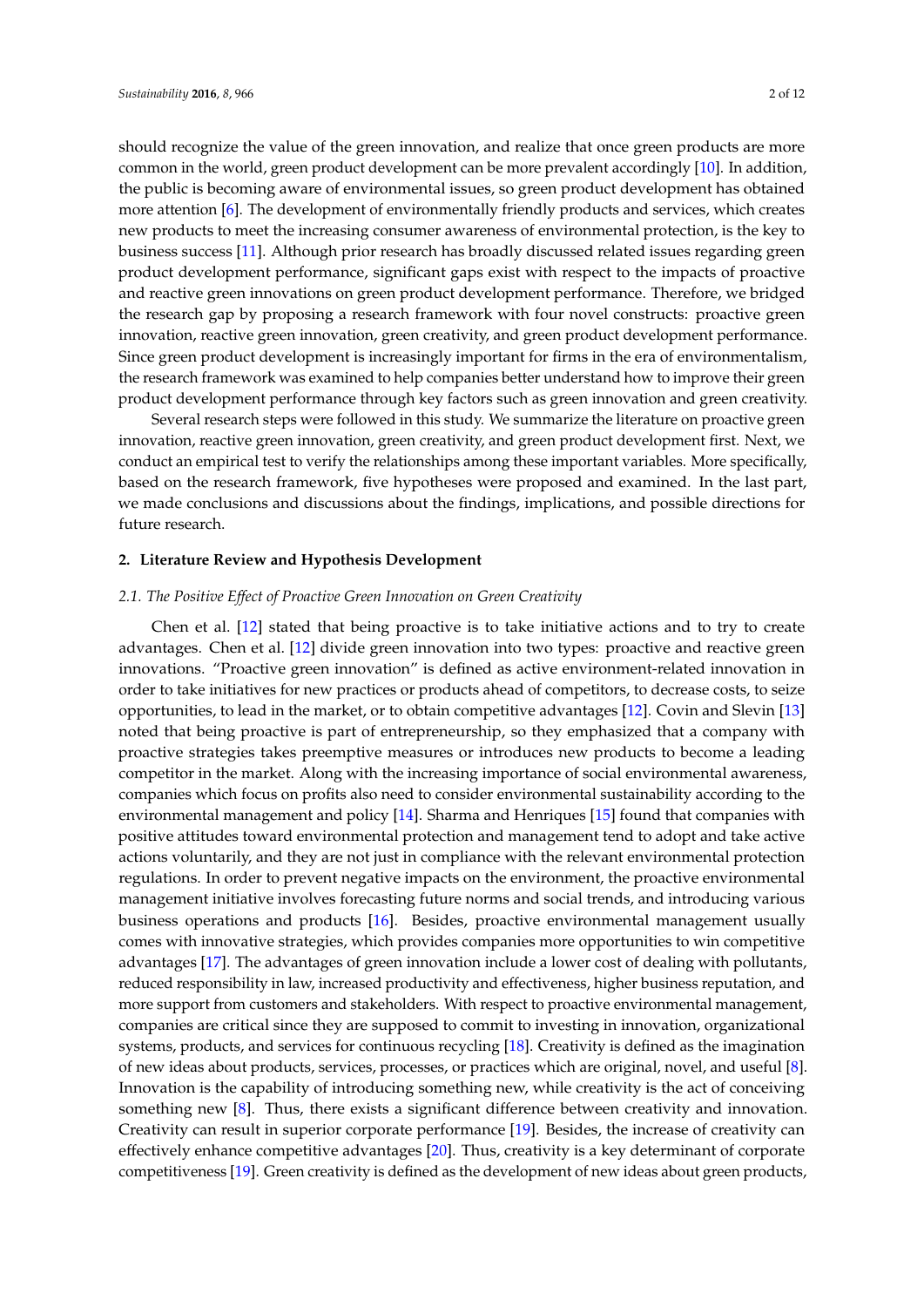green services, green processes, or green practices that are judged as original, novel, and useful [\[8\]](#page-9-7). Chen et al. [\[9\]](#page-9-8) proposed that green innovation enhances the performance of corporate environmental management. That is, the companies that use proactive environmental management can also have the initiative of green innovation. In the field of environmental protection, green creativity is the foundation of all green production. According to the above argument, we assert that proactive green innovation can positively influence green creativity and posit the following hypothesis:

## *Hypothesis 1 (H1)*. *Proactive green innovation is positively associated with green creativity.*

#### *2.2. The Positive Effect of Proactive Green Innovation on Green Product Development Performance*

Product development is important for companies either in an emerging market or in the current market [\[21\]](#page-9-20). Product development is a potential source of companies' competitive advantage, and it is also critical for the companies to reshape their image and face diversification in a rapidly changing market [\[22\]](#page-10-0). Krishnan and Ulrich [\[23\]](#page-10-1) claimed that the product development is to convert market opportunities into products or services to meet the needs of consumers and other interested parties. How to integrate environmental issues into companies' product development and to comply with environmental regulations and market demand is a challenge for them. For example, Loureiro et al. [\[24\]](#page-10-2) found that while females with children may pay a small premium for eco-friendly goods, other consumers are not always willing to pay a premium for environmental friendly products. In addition, Zhang et al. [\[25\]](#page-10-3) argue that firms contemplating eco-innovation can be faced with a prisoners' dilemma where eco-innovation may be a losing strategy. Chen [\[26\]](#page-10-4) argues that green product development aims at product design and innovation is needed to reduce the environmental burden, which is a systematic and innovative method to respond to environmental issues. Hence, the development of environmentally friendly products and services, trying to create innovative products to meet the increasing consumer awareness of environmental protection, is the key to business success [\[11\]](#page-9-10). Thus, we think that proactive green innovation is positively related to green product development performance and imply the following hypothesis:

*Hypothesis 2 (H2)*. *Proactive green innovation is positively associated with green product development performance.*

## *2.3. The Positive Effect of Reactive Green Innovation on Green Creativity*

Azzone and Noci [\[27\]](#page-10-5) believed that companies using the basic post-processing method are likely to take passive moves and just follow environmental laws. "Reactive green innovation" is defined as passive environment-related innovation in order to comply with environmental regulations, to adapt to stakeholders' requests, to react upon the changing environment, or to respond to competitors' challenges [\[12\]](#page-9-11). Lee and Rhee [\[28\]](#page-10-6) stated that the companies with a passive attitude towards environmental policy tend to have a lower level of environmental responses, and sometimes they ignore environmental issues. The companies with non-active attitudes toward environmental management are most likely to just control pollution based on the law. Furthermore, the reactive environmental approach usually lacks top managers' support and relevant training for the employees, and takes action only when an environmental problem exists [\[29\]](#page-10-7). In contrast, customers can have some power to force companies to pay more attention to the environment to increase investments to cope with environmental problems. However, the passive attitudes of the companies will not be reversed even though the passive companies take on strategies to respond to their consumers' requests [\[30\]](#page-10-8). In brief, even the reactive strategy induces green innovation. However, unlike the proactive strategy, the reactive strategy only responds to customers' needs and competes with other companies based on the law. Thus, in the field of environmental protection, green creativity is critical for the development of the innovation process. Companies' passive but innovative actions towards the environment in order to comply with environmental regulations or adapt to the green needs of the stakeholders can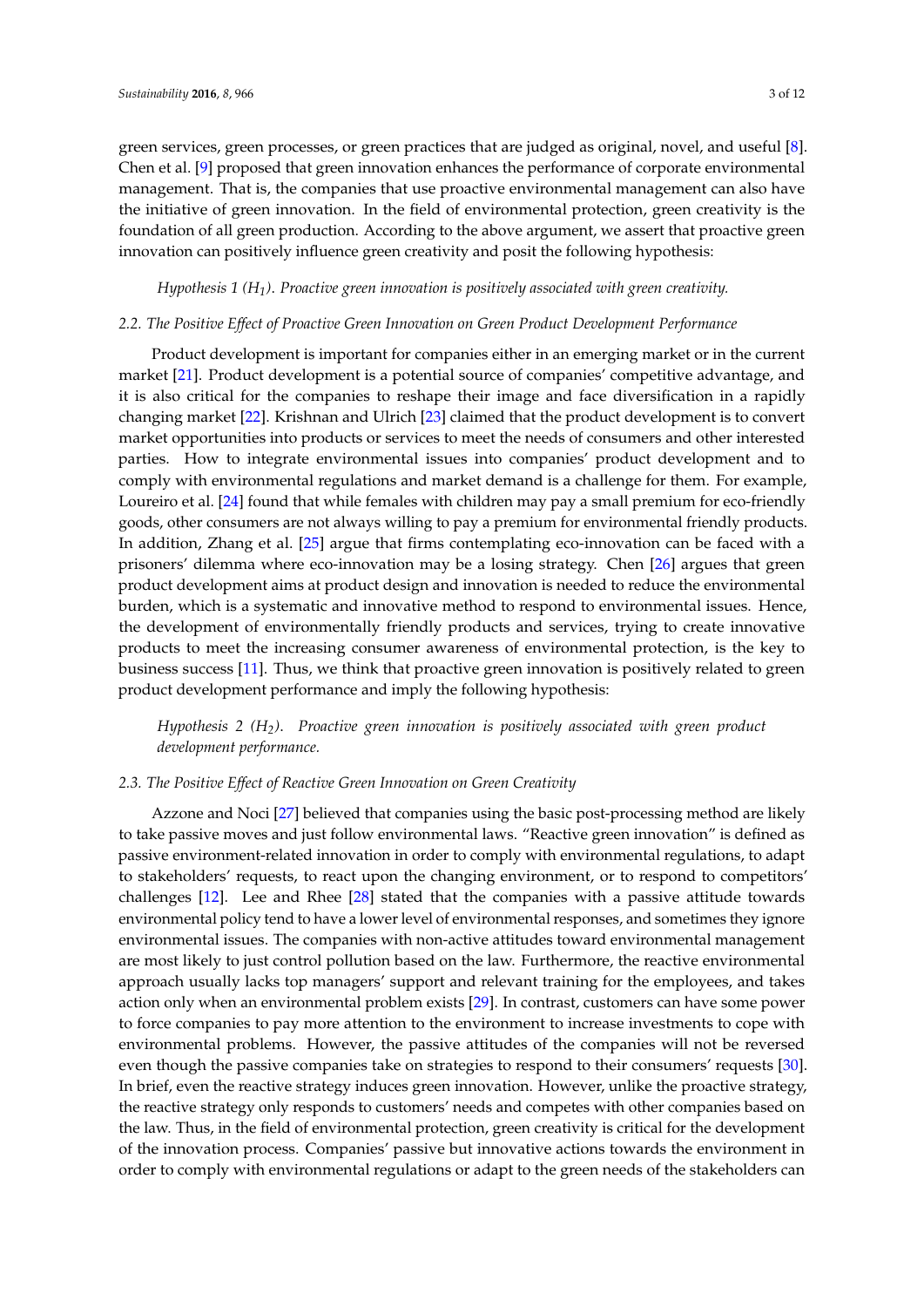positively affect green creativity. Accordingly, we argue that reactive green innovation is associated with green creativity and propose this hypothesis:

*Hypothesis 3 (H3)*. *Reactive green innovation is positively associated with green creativity.*

#### *2.4. The Positive Effect of Reactive Green Innovation on Green Product Development Performance*

Ayag [\[31\]](#page-10-9) argues that product development is not only an important linkage between companies and markets, but also the basis for business success. This is, companies need to strategically manage their product development activities for being competitive in the market. If a company cannot effectively manage product development activities, that will not only position it at a competitive disadvantage, but it will also result in future business that is full of risks [\[32\]](#page-10-10). In addition, the development of green products, whether product differentiation or low-cost production, is likely to be an important source of competitive advantage [\[33\]](#page-10-11). Lumpkin and Dess [\[34\]](#page-10-12) stated that the passiveness and reactivity are not identical: the former neglects or is unable to grasp the opportunity within the leading market; the latter is a timely response to boycott the competition. According to the above statement, in the area of environmental protection, to take reactive environmental management of enterprises, it will be up to the competitors to innovate and make timely adjustments to reflect and to be free from the adverse competitive environment. Based on the above discussion, we argue that reactive green innovation is associated with green product development performance and argue the following hypothesis:

*Hypothesis 4 (H4)*. *Reactive green innovation is positively associated with green product development performance.*

#### *2.5. The Positive Effect of Green Creativity on Green Product Development Performance*

Firms need to develop organizational creativity which is the main driver of innovation to find out innovative solutions [\[35\]](#page-10-13). Previous literature argues that one of the crucial factors of new product success is team creativity that can foster the development of new products by means of usefulness and novelty [\[36\]](#page-10-14). Creativity refers to organizational ideas that can result in better product development performance [\[37\]](#page-10-15). Moreover, an innovative product development team with outstanding creativity can effectively satisfy consumer needs and have excellent product performances [\[38,](#page-10-16)[39\]](#page-10-17). Hence, creativity positively affects new product development performance [\[36](#page-10-14)[,40\]](#page-10-18).

From a customer's perspective, a creative idea is evaluated by target customers [\[41\]](#page-10-19). A new idea may effectively determine the performance of new product development [\[38\]](#page-10-16). Team creativity refers to group-level creativity which is developed by interactions of team members [\[42\]](#page-10-20). Team creativity is positively related to team performance [\[43\]](#page-10-21). For companies, team creativity is one of the major sources of innovation [\[44\]](#page-10-22). Therefore, previous literature argues that team creativity is positively associated with the new product development performance [\[19,](#page-9-18)[20,](#page-9-19)[38](#page-10-16)[,40](#page-10-18)[,45\]](#page-10-23). 'Green product development performance' refers to "the development performance of products that have less of an impact on the environment, are less detrimental to human health, are formed or part-formed from recycled components, are manufactured in a more energy-conservative way, or are supplied to the market with less packaging" [\[8\]](#page-9-7). Based on the above explanation, we assert the following hypothesis:

## *Hypothesis 5 (H5)*. *Green creativity is positively associated with green product development performance.*

According to this research framework, proactive green innovation and reactive green innovation can positively impact green product development performance. Furthermore, we claim that green creativity mediates the relationship between proactive green innovation and green product development performance. Accordingly, the antecedents are proactive green innovation and reactive feedback, and the outcome is green product development performance, whereas green creativity plays the role of mediation. We report the research framework in Figure [1.](#page-4-0)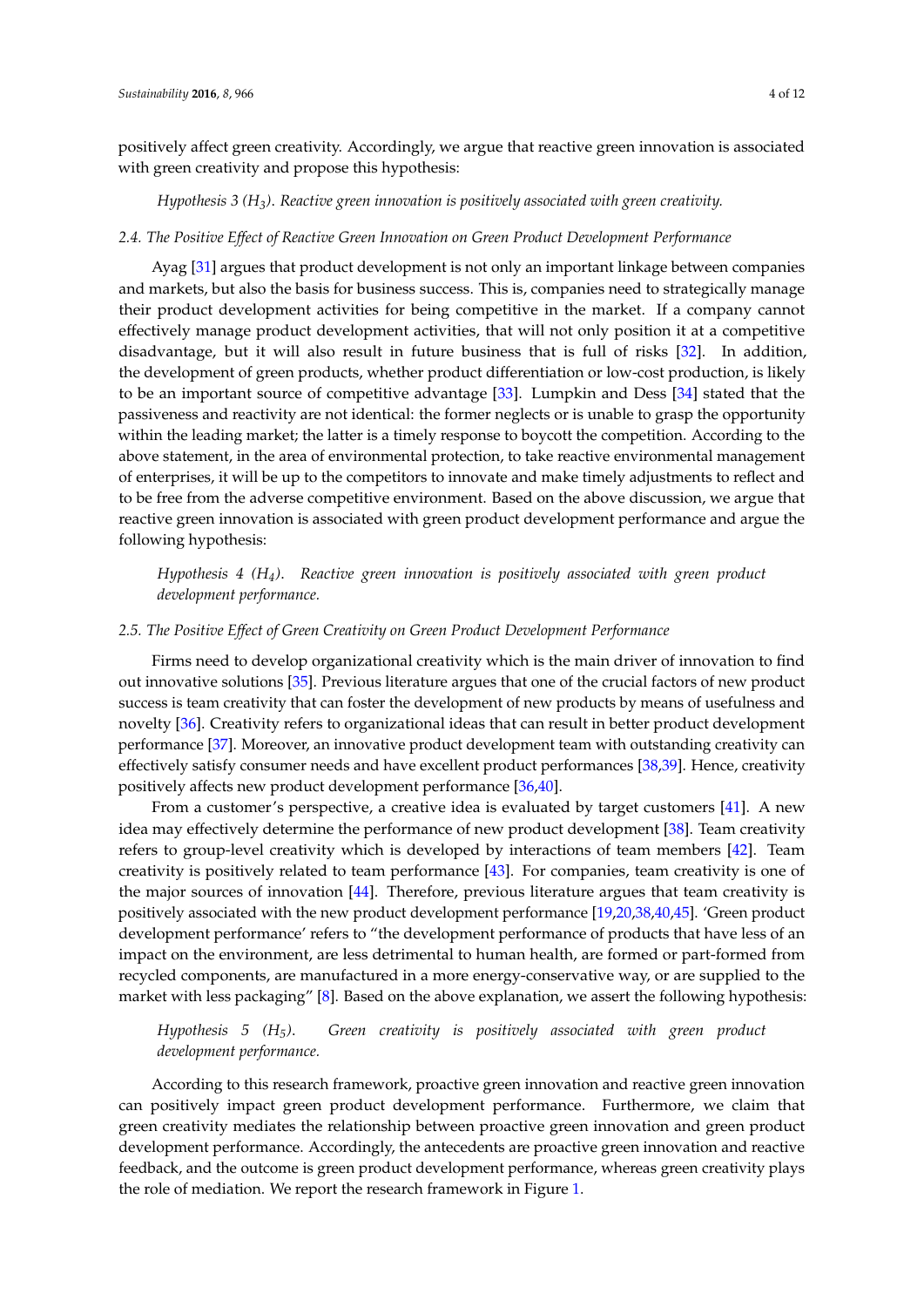<span id="page-4-0"></span>

**Figure 1.** Research framework. **Figure 1.** Research framework.

## **3. Methodology and Measurement 3. Methodology and Measurement**

#### *3.1. Data Collection and the Sample 3.1. Data Collection and the Sample*

We apply a questionnaire survey to verify the hypotheses in the Taiwan's manufacturing We apply a questionnaire survey to verify the hypotheses in the Taiwan's manufacturing industry. The questionnaire survey was utilized by means of a postal survey to examine the industry. The questionnaire survey was utilized by means of a postal survey to examine the hypotheses in the period from 1 October 2015 to 31 January 2016. The research participants were the hypotheses in the period from 1 October 2015 to 31 January 2016. The research participants were the employees who work in the companies in the electronics, information services, optoelectronic employees who work in the companies in the electronics, information services, optoelectronic materials and components manufacturing, communication equipment manufacturing, biotech and health care, food manufacturing, textiles mills, machinery and equipment manufacturing, petrochemicals manufacturing, software industries and so on in Taiwan. The sample of questionnaire survey was randomly selected from "Business Directory of Taiwan". The respondents are CEOs, managers of manufacturing, environmental, R&D, or marketing departments, and leaders and members of green product development projects. To increase the effective response rate, we called to every selected company to confirm the names and job titles of the respondents and to explain the objectives of the study and the questionnaire contents before questionnaire mailing. Moreover, we undertook two round pretests to ensure high level of content validity in this study. The respondents of different constructs in this study are different in order to reduce common method variance (CMV). This study asked every respondent to identify a particular green product development project that accounts for the most revenues for the company. Then, every respondent was asked to regard this green product development project as the focal one to assess its project team's "proactive green innovation", "reactive green innovation", "green creativity", and "green product development performance". The respondents of "proactive green innovation", "reactive green innovation" are members of green product development projects; those of "green creativity" are leaders of green product development projects; and those of "green product development performance" are CEOs or managers of manufacturing, environmental, R&D, or marketing departments in the Taiwan's manufacturing companies. 180 questionnaires were distributed to the selected companies. There are 146 valid questionnaires, and the effective response selection companies. The 146 values of  $\sim$  146 values, and the effective response rate is 37%. rate is 37%.

## *3.2. Definitions and Measurements of the Constructs 3.2. Definitions and Measurements of the Constructs*

The questionnaire in this study consists of the four construct measurements such as proactive The questionnaire in this study consists of the four construct measurements such as proactive green innovation, reactive green innovation, green creativity, and green product development green innovation, reactive green innovation, green creativity, and green product development performance. The survey is a "tick the box" survey. We apply a five-point Likert scale that ranged performance. The survey is a "tick the box" survey. We apply a five-point Likert scale that ranged from "strongly disagree" (1) to "strongly agree" (5) in the measurement of the questionnaire items. from "strongly disagree" (1) to "strongly agree" (5) in the measurement of the questionnaire items.

*Proactive green innovation.* Based on prior research about proactive green innovation [12], *Proactive green innovation.* Based on prior research about proactive green innovation [\[12\]](#page-9-11), "proactive green innovation" was defined as companies' proactive and innovative actions or "proactive green innovation" was defined as companies' proactive and innovative actions or strategies towards the environment in order to take new measures, have new products, reduce costs, grasp the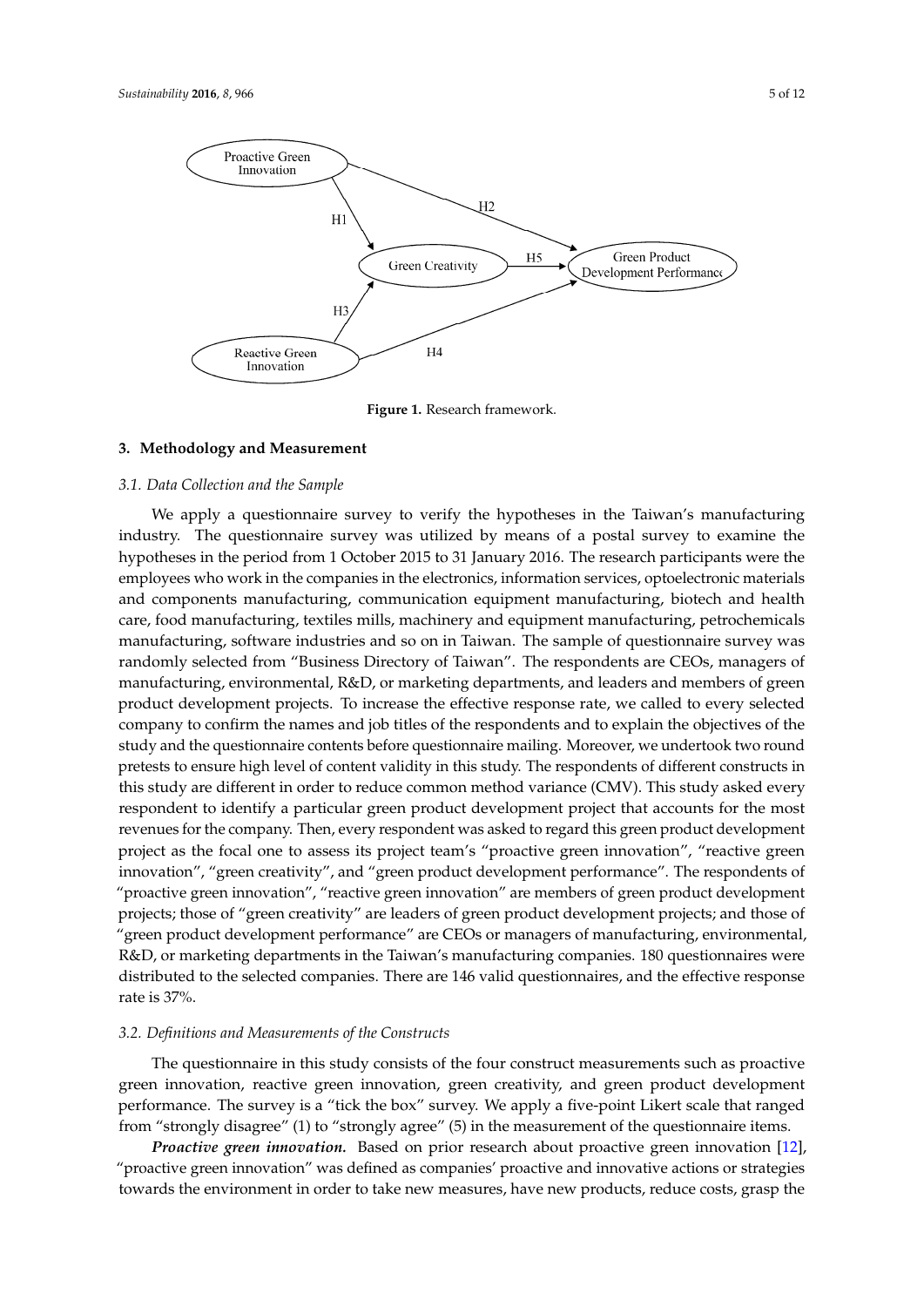opportunities, lead the market, and/or gain a competitive advantage. The measurement of proactive green innovation has four items: (1) Your company often actively has innovations about environmental protection then it can take new measures or have new products to have a lead over its rivals; (2) Your company actively engages in constantly betting on environmental innovation resources, successfully takes the opportunity to become a pioneer in the market; (3) Your company actively improves its production processes, reuses, recycles, and reduces the use of raw materials in order to cut costs; (4) Your company voluntarily implements innovations about environmental protection in order to obtain a competitive advantage.

*Reactive green innovation.* According to previous literature [\[12\]](#page-9-11), "reactive green innovation" is defined as "companies' passive but innovative actions or strategies towards the environment in order to comply with environmental regulations, adapt to the needs of the interested parties, to respond to the changing environment, to respond to the challenges of competitors, and the negative correlation of environmental innovation". The four-item measure developed to measure reactive green innovation was: (1) Your company passively adopt environment-related innovations, in order to comply with environmental regulations; (2) Your company was asked to create new solutions to meet the needs of interested parties; (3) Your company was forced to respond to changing circumstances; (4) Your company will be passive and environment-related innovation, challenge to cope with competitors.

*Green creativity.* Referring to the notion of Chen and Chang [\[8\]](#page-9-7) about green creativity, green creativity is defined as the development of new ideas about green products, green services, green processes, or green practices that are judged as original, novel, and useful. In order to measure green creativity, the measurement of green creativity contains six items [\[8\]](#page-9-7): (1) The members within the project propose new ways to realize the objectives of environmental protection; (2) The members within the project find out new green ideas to enhance environmental performance; (3) The members within the project advocate new green ideas to others; (4) The members within the project create proper plans for the implementation of new green ideas; (5) The members within the project would recheck new green ideas; (6) The members within the project would discover original solutions for environmental problems.

*Green product development performance.* This study refers to Chen and Chang [\[8\]](#page-9-7) to develop the five-item measure of green product development performance including: (1) The project of green product development contributes significant revenues to the company; (2) The project invents outstanding green products; (3) The project continues to improve its development processes over time; (4) The project is more creative in green product development than its competitors; (5) The project can achieve its aims in green product development.

## **4. Empirical Results**

## *4.1. The Results of the Measurement Model*

Table [1](#page-6-0) shows means, standard deviations, and positive correlations of the constructs in this study. Table [2](#page-6-1) shows the factor analysis and suggests that every construct was just classified into one factor. Also, relevant research was reviewed and two pretests were employed for the content validity of the measurement. More specifically, several steps were taken to confirm the reliability and validity of the measurement. In Table [3,](#page-6-2) the loadings  $(\lambda)$  of all items of the four constructs are significant, which indicates the good quality of the measurement model. In addition, Cronbach's  $\alpha$  can be used as the index for the reliability, and the minimum requirement is 0.7 [\[46\]](#page-10-24). In Table [3,](#page-6-2) the Cronbach's  $\alpha$  coefficients of all constructs are more than 0.7, so the reliability of the measurement in this study is acceptable.

According to Fornell and Larcker [\[47\]](#page-11-0), the average variance extracted (AVE) can be used as an indicator for discriminant validity of the measurement. To meet the requirement of the discriminant validity, the square root of a construct's AVE should be greater than the correlations between the constructs in the model. For instance, the square roots of the AVEs of proactive green innovation and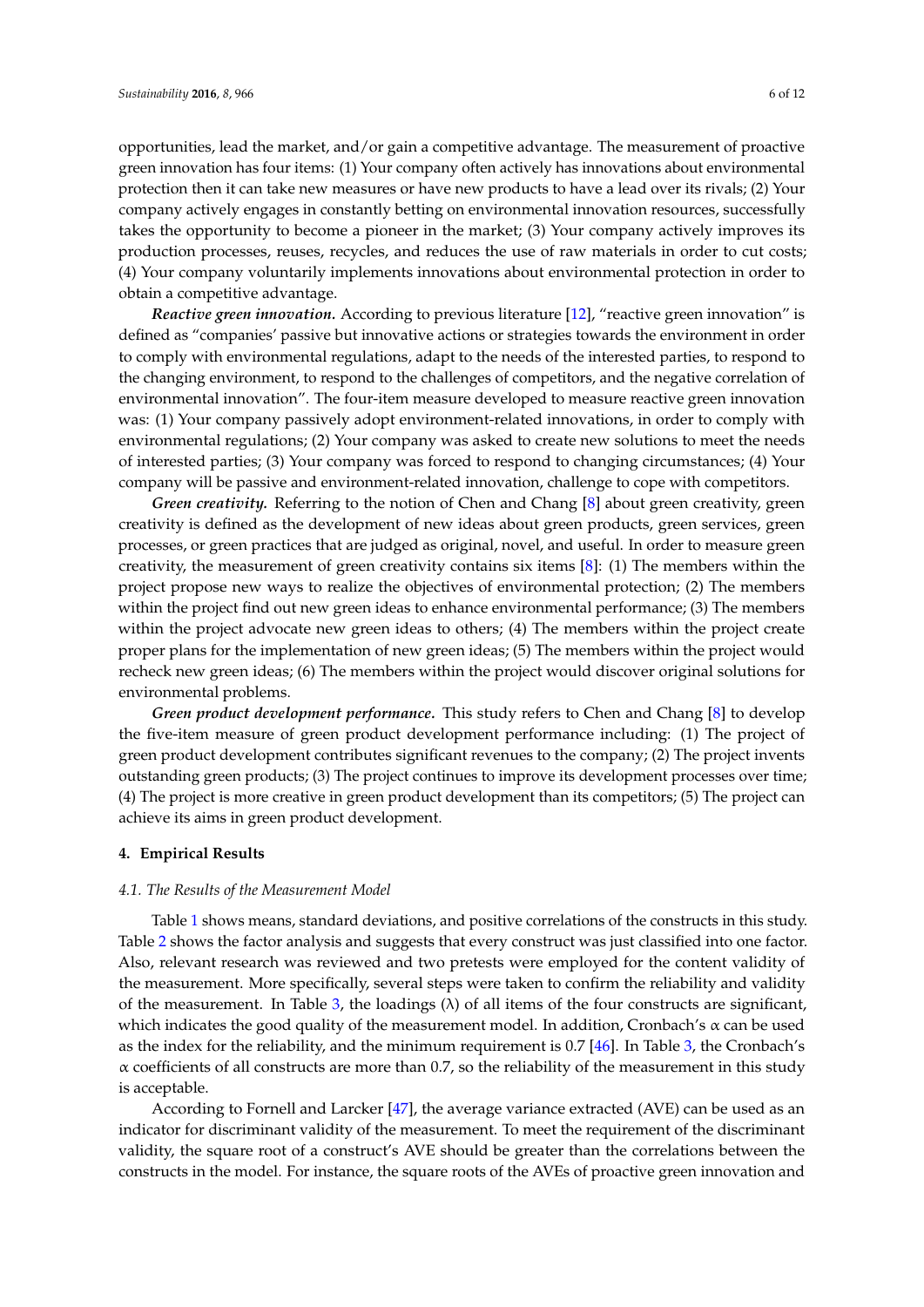green product development performance are 0.849 and 0.862, respectively, which are greater than their correlation, 0.616. Thus, there is adequate discriminant validity between the two constructs. The square roots of all constructs' AVEs in Table [3](#page-6-2) of this study are all more than the correlations among all constructs in Table [1.](#page-6-0) Therefore, the discriminant validity of the measurement in this study is acceptable. In addition, if the AVE of a construct is higher than 0.5, it means that the convergent validity of the construct is acceptable. In Table [3,](#page-6-2) the AVEs of the four constructs, 0.721, 0.707, 0.748, and 0.743, are all higher than 0.5. It indicates that the convergent validity of the measurement is acceptable. Based on the above results, the reliability and validity of the measurement in this study are acceptable.

<span id="page-6-0"></span>

| Constructs                               | Mean                       | <b>Standard Deviation</b> |           |           |           |
|------------------------------------------|----------------------------|---------------------------|-----------|-----------|-----------|
| A. Proactive green innovation            | 3.475                      | 0.8725                    |           |           |           |
| B. Reactive green innovation             | 3.623                      | 0.8800                    | $0.386**$ |           |           |
| C. Green creativity                      | 3.664                      | 0.7989                    | $0.605**$ | $0.319**$ |           |
| D. Green product development performance | 3.144                      | 0.8304                    | $0.616**$ | $0.203*$  | $0.659**$ |
|                                          | $* p < 0.05, ** p < 0.01.$ |                           |           |           |           |

## **Table 1.** Means, standard deviations, and correlations of the constructs.

## **Table 2.** Factor analysis of this study.

<span id="page-6-1"></span>

| Constructs                            | Number of Items | <b>Number of Factors</b> | <b>Accumulation Percentage of</b><br><b>Explained Variance</b> |
|---------------------------------------|-----------------|--------------------------|----------------------------------------------------------------|
| Proactive green innovation            |                 |                          | 78.63%                                                         |
| Reactive green innovation             |                 |                          | 77.92%                                                         |
| Green creativity                      |                 |                          | 79.81%                                                         |
| Green product development performance |                 |                          | 73.19%                                                         |

<span id="page-6-2"></span>

| Constructs                            | Items                 | $\lambda$ | Cronbach's $\alpha$ | <b>AVE</b> | $\sqrt{AVE}$ |
|---------------------------------------|-----------------------|-----------|---------------------|------------|--------------|
|                                       | PGI1                  | 0.875     | 0.902               | 0.721      | 0.849        |
|                                       | PGI <sub>2</sub>      | $0.906**$ |                     |            |              |
| Proactive green innovation            | PGI3                  | $0.732**$ |                     |            |              |
|                                       | PGI4                  | $0.871**$ |                     |            |              |
|                                       | RGI1                  | 0.838     | 0.860               | 0.707      | 0.841        |
| Reactive green innovation             | PGI <sub>2</sub>      | $0.887**$ |                     |            |              |
|                                       | PGI3                  | $0.787**$ |                     |            |              |
|                                       | PGI4                  | $0.850**$ |                     |            |              |
|                                       | GC1                   | 0.881     | 0.949               | 0.748      | 0.865        |
|                                       | GC2                   | $0.846**$ |                     |            |              |
| Green creativity                      | GC <sub>3</sub>       | $0.858**$ |                     |            |              |
|                                       | GC4                   | $0.888**$ |                     |            |              |
|                                       | GC <sub>5</sub>       | $0.817**$ |                     |            |              |
|                                       | GC <sub>6</sub>       | $0.865**$ |                     |            |              |
|                                       | GPD <sub>2</sub>      | 0.815     | 0.919               | 0.743      | 0.862        |
| Green product development performance | GPD3                  | $0.851**$ |                     |            |              |
|                                       | GPD4                  | $0.855**$ |                     |            |              |
|                                       | GPD5                  | $0.923**$ |                     |            |              |
|                                       | Note: ** $p < 0.01$ . |           |                     |            |              |

**Table 3.** The items' loadings (λ) and the constructs' Cronbach's α coefficients and AVEs.

Note: \*\* *p* < 0.01.

#### *4.2. The Results of the Structural Models*

The hypotheses were tested using SEM and AMOS. We report the results of the structural model in Table [4.](#page-7-0) The results show the fit of the full model is acceptable (GFI =  $0.838$ , RMSEA =  $0.087$ , NFI = 0.892, CFI = 0.940). We also demonstrate the results of the full model in Figure [2.](#page-7-1) Of five paths,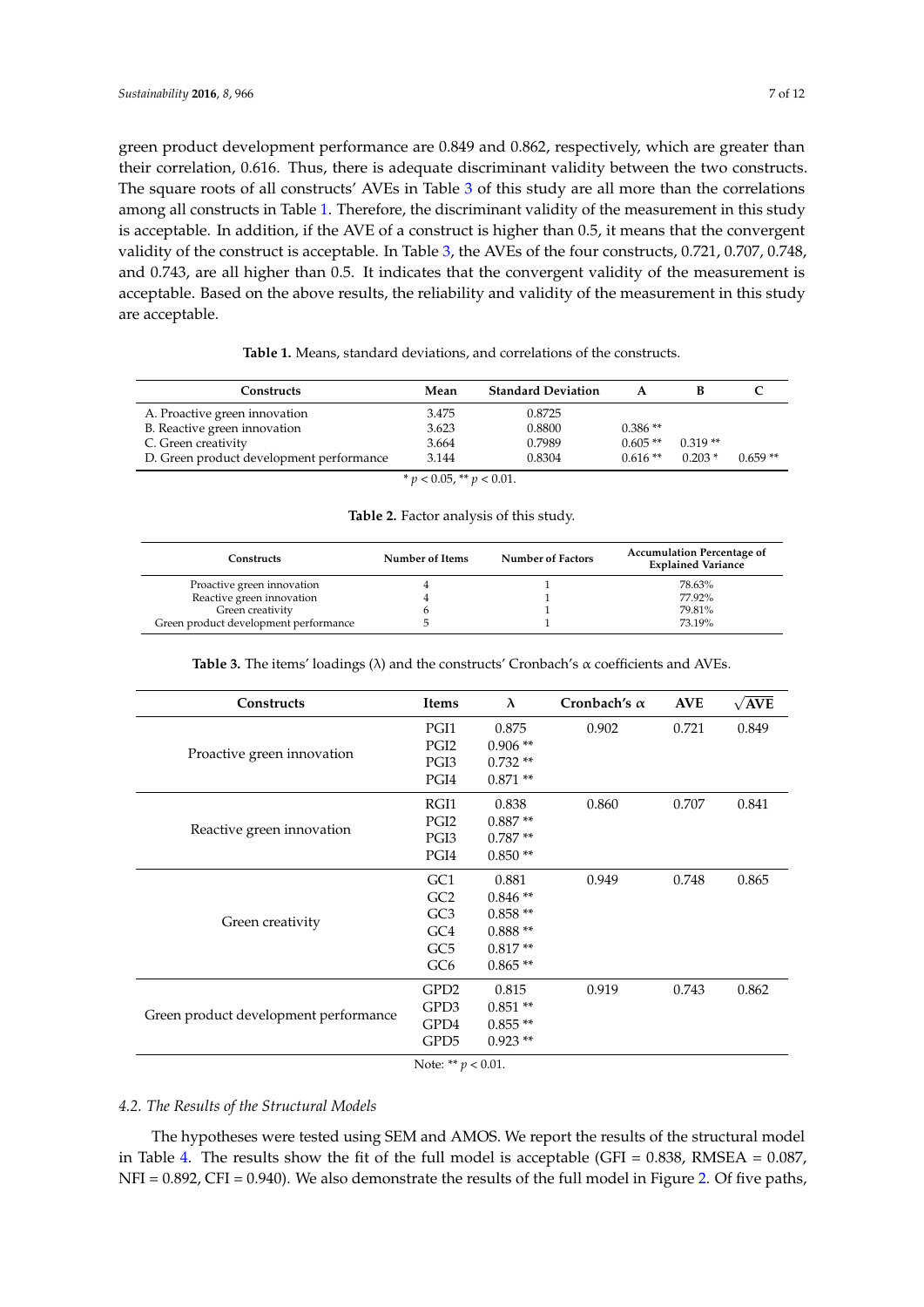only three paths estimated are significantly positive. Among these, H1, H2, and H5 are supported by this study. We find out that the increase of proactive green innovation can improve both green creativity and green product development performance. We prove that proactive green innovation is a crucial driver of green product development performance. Furthermore, we verify that the positive relationship between green product development performance and proactive green innovation is partially mediated by green creativity. It means that proactive green innovation positively influences green product development performance directly, and positively influences it indirectly through green positively influences green product development performance directly, and positively influences it creativity. Thus, we recommend that firms have to improve their proactive green innovation and green creativity to increase their green product development performance.

<span id="page-7-0"></span>

| <b>Hypothesis</b> | <b>Proposed Effect</b> | <b>Path Coefficient</b> | <b>Results</b>         |
|-------------------|------------------------|-------------------------|------------------------|
| H1                |                        | $0.687**$               | $H_1$ is supported     |
| Η2                |                        | $0.237*$                | $H_2$ is supported     |
| H3                |                        | 0.108                   | $H_3$ is not supported |
| H4                |                        | $-0.065$                | $H_4$ is not supported |
| Η5                |                        | $0.604$ **              | $H5$ is supported      |

<span id="page-7-1"></span>

**Figure 2.** The results of the full model. **Figure 2.** The results of the full model.

## **5. Conclusions and Implications 5. Conclusions and Implications**

Due to the research gap between green product innovation and green product development Due to the research gap between green product innovation and green product development performance, this study examined the research framework focusing on how proactive green performance, this study examined the research framework focusing on how proactive green innovation n<br>and reactive green innovation impact green product development performance through green creativity in this environmental era. According to the empirical results of this study, proactive green innovation was positively related to both green creativity and green product development performance. Also,  $p_{\text{recon}}$  green creativity plays a partial mediator between proactive green innovation and green product green creativity plays a partial mediator between proactive green innovation and green product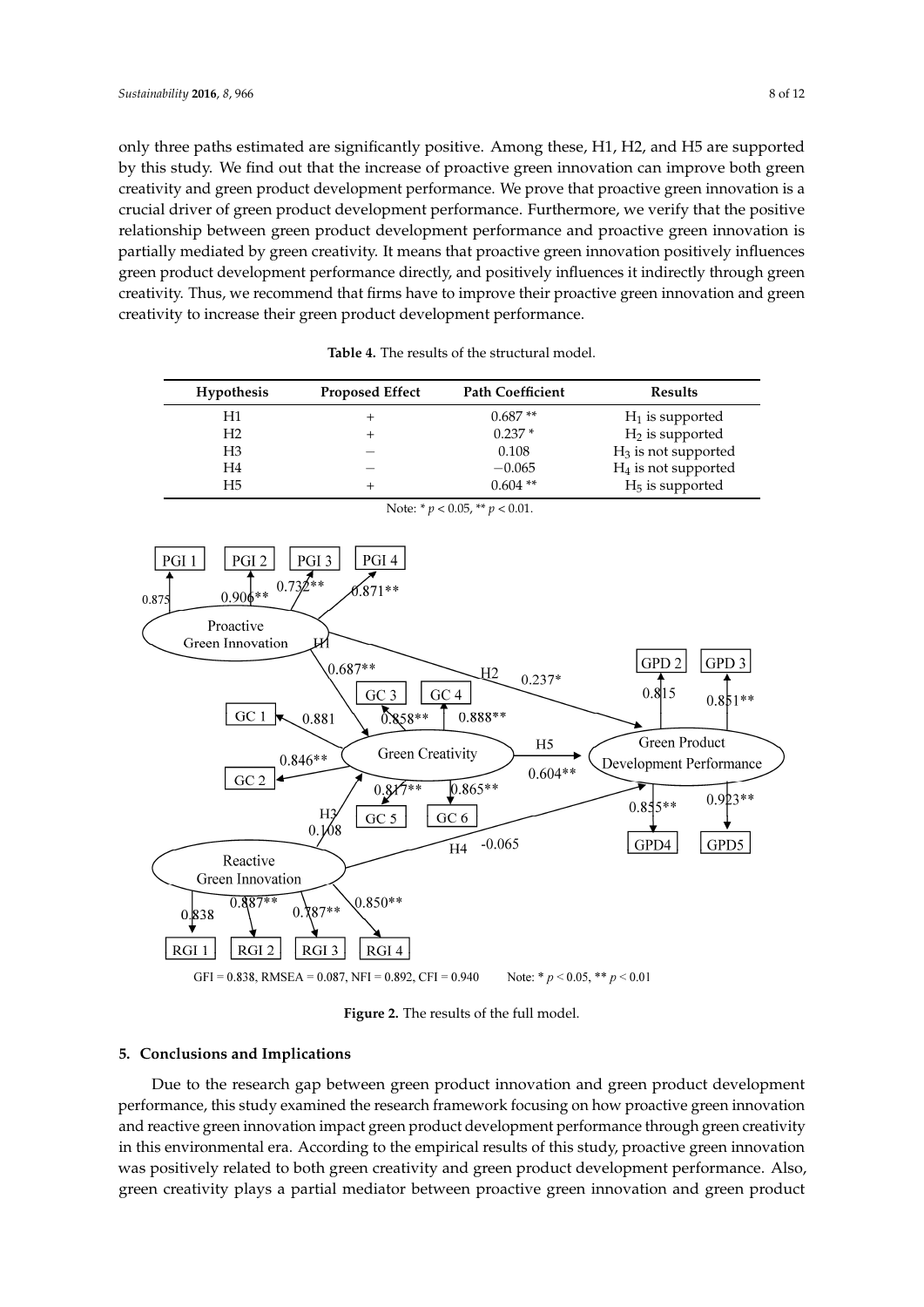development performance. Namely, if companies make a large investment in resources and increase their proactive green innovation, they would have better green product development performance. Moreover, along with more proactive green innovation in companies, the results show that the relationship "proactive green innovation—green product development performance" is mediated by green creativity. However, reactive green innovation does not significantly influence green creativity and green product development performance. Thus, companies should develop proactive green innovation rather than reactive green innovation in order to enhance their green creativity and increase product development performance.

Our findings have four academic contributions. First, based on the academic findings on the relationship between green creativity and green product development performance [\[8\]](#page-9-7), the present study further accumulates the knowledge in this realm by adding more relevant variables, such as proactive green innovation and reactive green innovation, as the antecedent variables in the research framework. Second, according to the empirical findings, we find out that the influence of proactive green innovation is different from that of reactive green innovation, which can fill the research gap in previous studies. Third, green creativity partially mediates the relationship "proactive green innovation—green product development performance", which indicates the critical role of green creativity when companies pursue green product development performance. Fourth, because reactive green innovation does not significantly influence green creativity and green product development performance, companies have to develop proactive green innovation rather than reactive green innovation to enhance green creativity and green product development performance.

Also, this study has four practical contributions that benefit companies' green product development. First, the results imply that proactive green innovation is important for green creativity as well as green product development performance. Thus, in order to enhance green creativity and even green product development performance, setting up goals, interventions, and strategies which can help the company become equipped with proactive green innovation is essential. Accordingly, if companies want to gain profits from green products, they should pay attention to building an organizational culture of proactive green innovation. For example, the companies should actively invest financial and non-financial resources for green innovation in order to keep their leading position in the market. The companies should be willing to make strategic plans, redesign work processes, save energy, and recycle valuable resources [\[48\]](#page-11-1). A "culture of proactive green innovation" would push change and competitiveness in the market. There is a new form of collective, the environmental governance, which would affect the performance of sustainability. Along with a culture of proactive green innovation, the outstanding performance of green product development can be expected. Second, due to the importance of a culture of proactive green innovation, some sophisticated approaches should be incorporated to enhance the employees' proactivity for green product innovation. For instance, companies can provide well-designed training to help employees have awareness of the proactive green innovation culture in the companies. Third, green creativity plays an essential role between proactive green innovation and green product development performance, so increasing green creativity in companies also matters. Some managerial interventions, such as team building, brainstorming competitions, or compensation plans for increasing green creativity might be good choices. Fourth, companies should incorporate proactive green innovation which can create green creativity in their business models for the success of green product development.

We propose four directions for future research. First, future research can apply a longitudinal study to discuss the differences of the research results in the different periods. Second, future research can be conducted in other countries and compared with this study. Third, future research can consider human resource practices in the conceptual framework, since the scope of this study does not contain human resource practices. Fourth, future research can gather public archival data to obtain results and compare them with this study.

**Acknowledgments:** The authors appreciate the funding and support from the Ministry of Science and Technology in Taiwan. The project number of this study is MOST 104-2410-H-305-070-MY2.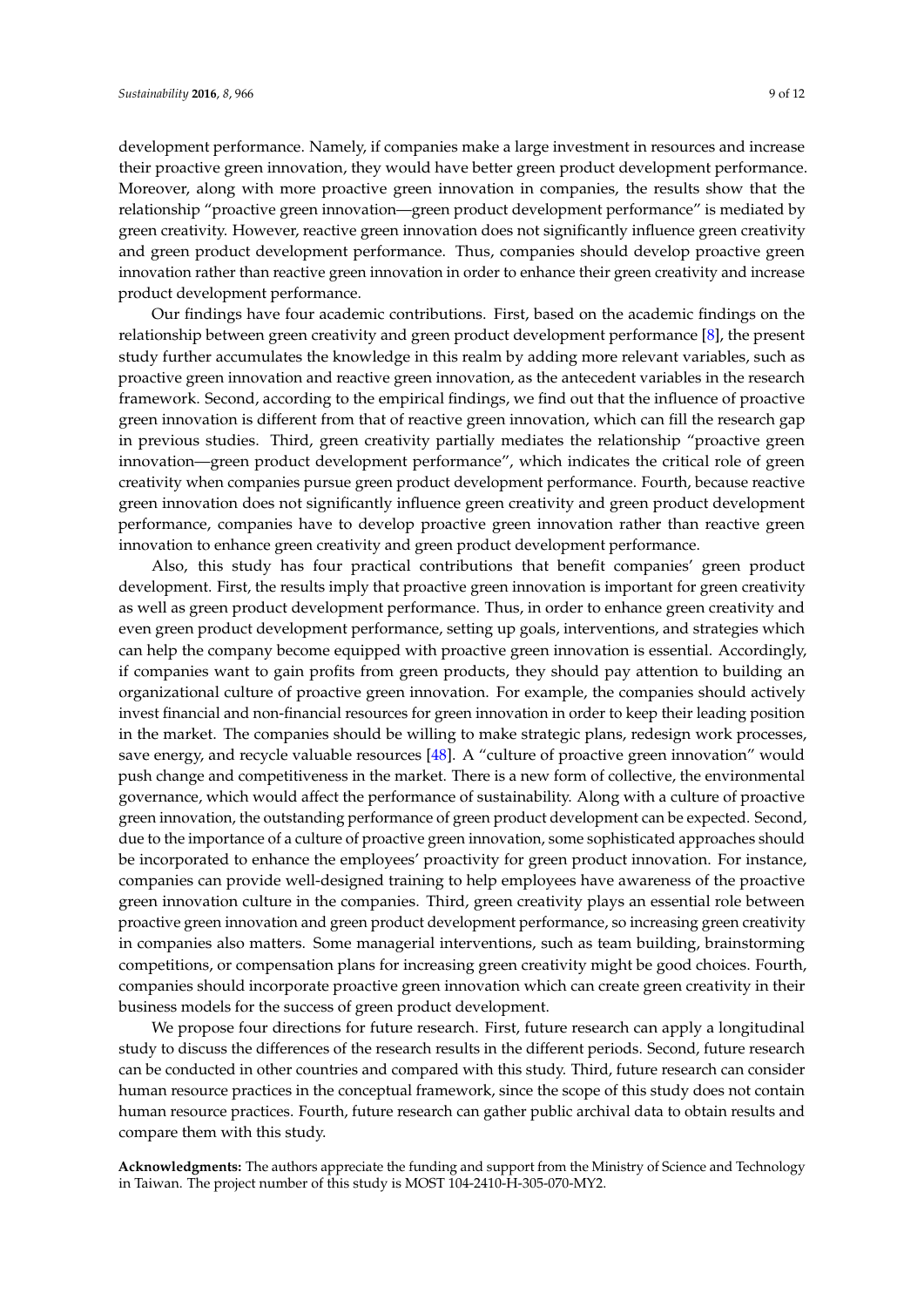**Author Contributions:** Yu-Shan Chen proposed the research framework and ideas. Tai-Wei Chang and Chun-Yu Lin analyzed the results and wrote the paper in English. Pi-Yu Lai and Kuan-Hung Wang made contributions to the literature review.

**Conflicts of Interest:** The authors declare no conflict of interest.

## **References**

- <span id="page-9-0"></span>1. Chen, Y.S.; Chang, C.H.; Lin, Y.H. The Determinants of green radical and incremental innovation performance: Green shared vision, green absorptive capacity, and green organizational ambidexterity. *Sustainability* **2014**, *6*, 7787–7806. [\[CrossRef\]](http://dx.doi.org/10.3390/su6117787)
- <span id="page-9-1"></span>2. Chen, Y.S. Green organizational identity: Sources and consequence. *Manag. Decis.* **2011**, *49*, 384–404. [\[CrossRef\]](http://dx.doi.org/10.1108/00251741111120761)
- <span id="page-9-2"></span>3. Chen, Y.S.; Chang, C.H.; Lin, Y.H. Green Transformational leadership and green performance: The mediation effects of green mindfulness and green self-efficacy. *Sustainability* **2014**, *6*, 6604–6621. [\[CrossRef\]](http://dx.doi.org/10.3390/su6106604)
- <span id="page-9-3"></span>4. Chen, Y.S.; Chang, C.H. Enhance green purchase intentions: The roles of green perceived value, green perceived risk, and green trust. *Manag. Decis.* **2012**, *50*, 502–520. [\[CrossRef\]](http://dx.doi.org/10.1108/00251741211216250)
- <span id="page-9-4"></span>5. Chen, Y.S.; Lin, Y.H.; Lin, C.Y.; Chang, C.W. Enhancing green absorptive capacity, green dynamic capacities and green service innovation to improve firm performance: An analysis of structural equation modeling (SEM). *Sustainability* **2015**, *7*, 15674–15692. [\[CrossRef\]](http://dx.doi.org/10.3390/su71115674)
- <span id="page-9-5"></span>6. Chen, Y.S. The drivers of green brand equity: Green brand image, green satisfaction, and green trust. *J. Bus. Ethics* **2010**, *93*, 307–319. [\[CrossRef\]](http://dx.doi.org/10.1007/s10551-009-0223-9)
- <span id="page-9-6"></span>7. Chen, Y.S.; Lin, C.Y.; Weng, C.S. The influence of environmental friendliness on green trust: The mediation effects of green satisfaction and green perceived quality. *Sustainability* **2015**, *7*, 10135–10152. [\[CrossRef\]](http://dx.doi.org/10.3390/su70810135)
- <span id="page-9-7"></span>8. Chen, Y.S.; Chang, C.H. The determinants of green product development performance: Green dynamic capabilities, green transformational leadership, and green creativity. *J. Bus. Ethics* **2013**, *116*, 107–119. [\[CrossRef\]](http://dx.doi.org/10.1007/s10551-012-1452-x)
- <span id="page-9-8"></span>9. Chen, Y.S.; Lai, S.B.; Wen, C.T. The influence of green innovation performance on corporate advantage in Taiwan. *J. Bus. Ethics* **2006**, *67*, 331–339. [\[CrossRef\]](http://dx.doi.org/10.1007/s10551-006-9025-5)
- <span id="page-9-9"></span>10. Chen, Y.S. The driver of green innovation and green image—Green core competence. *J. Bus. Ethics* **2008**, *81*, 531–543. [\[CrossRef\]](http://dx.doi.org/10.1007/s10551-007-9522-1)
- <span id="page-9-10"></span>11. Cronin, J.J., Jr.; Smith, J.S.; Gleim, M.R.; Ramirez, E.; Martinez, J.D. Green marketing strategies: An examination of stakeholders and the opportunities they present. *J. Acad. Mark. Sci.* **2011**, *39*, 158–174. [\[CrossRef\]](http://dx.doi.org/10.1007/s11747-010-0227-0)
- <span id="page-9-11"></span>12. Chen, Y.S.; Chang, C.H.; Wu, F.S. Origins of green innovations: The differences between proactive and reactive green innovations. *Manag. Decis.* **2012**, *50*, 368–398. [\[CrossRef\]](http://dx.doi.org/10.1108/00251741211216197)
- <span id="page-9-12"></span>13. Covin, J.G.; Slevin, D.P. Strategic management of small firms in hostile and benign environments. *Strateg. Manag. J.* **1989**, *10*, 75–87. [\[CrossRef\]](http://dx.doi.org/10.1002/smj.4250100107)
- <span id="page-9-13"></span>14. Gladwin, T.N.; Kennelly, J.J.; Krause, T.S. Shifting paradigms for sustainable development: Implications for management theory and research. *Acad. Manag. Rev.* **1995**, *20*, 874–907.
- <span id="page-9-14"></span>15. Sharma, S.; Henriques, I. Stakeholder influences on sustainability practices in the Canadian forest products industry. *Strateg. Manag. J.* **2005**, *26*, 159–180. [\[CrossRef\]](http://dx.doi.org/10.1002/smj.439)
- <span id="page-9-15"></span>16. Aragon-Correa, J.A.; Sharma, S. A contingent resource-based view of proactive corporate environmental strategy. *Acad. Manag. Rev.* **2003**, *28*, 71–88.
- <span id="page-9-16"></span>17. Hart, S.L. A natural-resource-based view of the firm. *Acad. Manag. Rev.* **1995**, *20*, 986–1014.
- <span id="page-9-17"></span>18. Moss, T.W.; Neubaum, D.O.; Meyskens, M. The effect of virtuous and entrepreneurial orientations on microfinance lending and repayment: A signaling theory perspective. *Entrep. Theory Pract.* **2015**, *39*, 27–52. [\[CrossRef\]](http://dx.doi.org/10.1111/etap.12110)
- <span id="page-9-18"></span>19. Amabile, T.M. A model of creativity and innovation in organizations. *Res. Organ. Behav.* **1988**, *10*, 123–167.
- <span id="page-9-19"></span>20. Barczak, G.; Lassk, F.; Mulki, J. Antecedents of team creativity: An examination of team emotional intelligence, team trust and collaborative culture. *Creativity Innov. Manag.* **2010**, *19*, 332–345. [\[CrossRef\]](http://dx.doi.org/10.1111/j.1467-8691.2010.00574.x)
- <span id="page-9-20"></span>21. Calantone, R.J.; Vickery, S.K.; Dröge, C. Business performance and strategic new product development activities: An empirical investigation. *J. Prod. Innov. Manag.* **1995**, *12*, 214–223. [\[CrossRef\]](http://dx.doi.org/10.1111/1540-5885.1230214)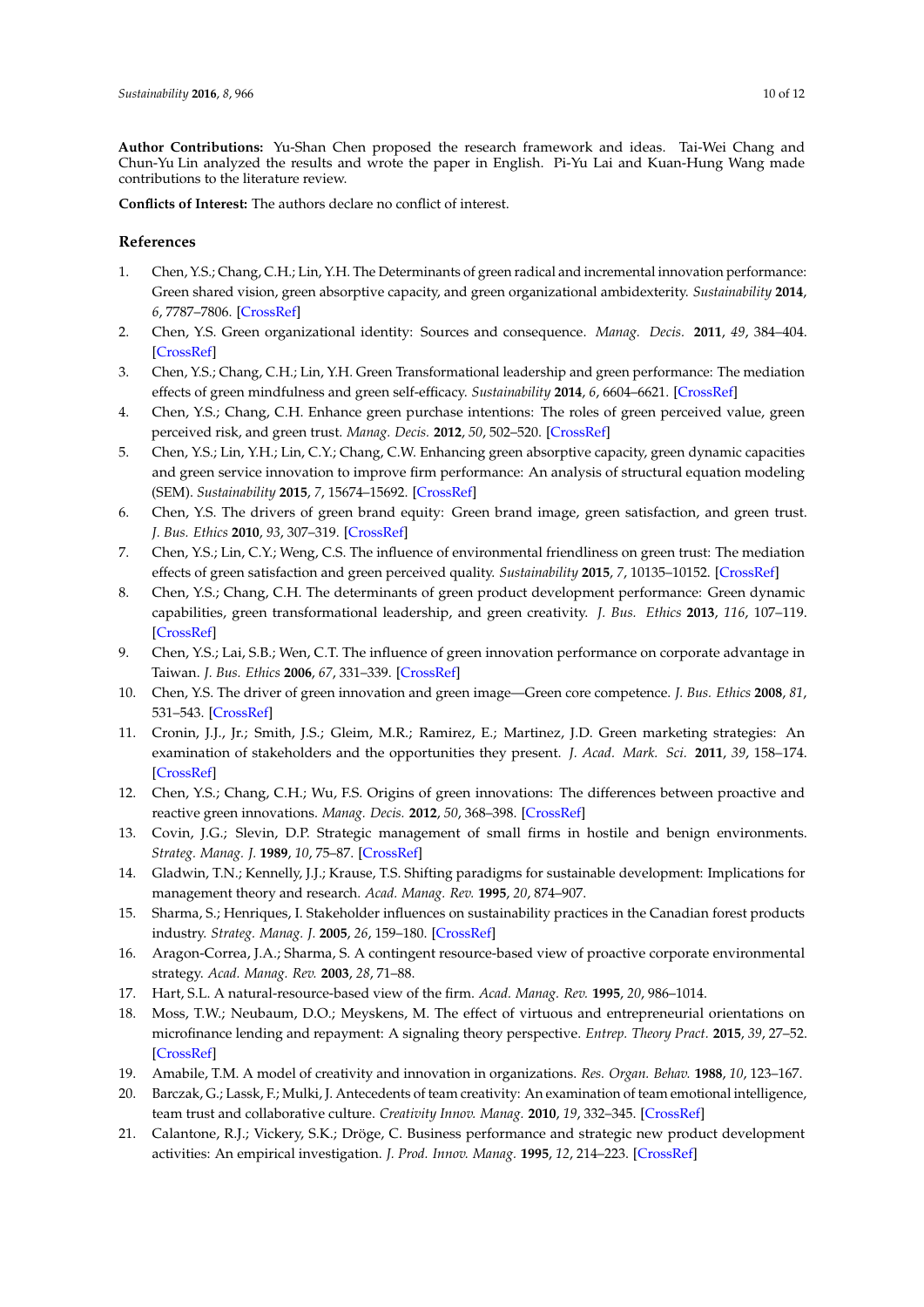- <span id="page-10-0"></span>22. Brown, S.L.; Eisenhardt, K.M. Product development: Past research, present findings, and future directions. *Acad. Manag. Rev.* **1995**, *20*, 343–378.
- <span id="page-10-1"></span>23. Krishnan, V.; Ulrich, K.T. Product development decisions: A review of the literature. *Manag. Sci.* **2001**, *47*, 1–21. [\[CrossRef\]](http://dx.doi.org/10.1287/mnsc.47.1.1.10668)
- <span id="page-10-2"></span>24. Loureiro, M.L.; McCluskey, J.J.; Mittelhammer, R.C. Will consumers pay a premium for eco-labeled apples? *J. Consum. Aff.* **2002**, *36*, 203–219. [\[CrossRef\]](http://dx.doi.org/10.1111/j.1745-6606.2002.tb00430.x)
- <span id="page-10-3"></span>25. Zhang, T.; Gensler, S.; Garcia, R. A study of the diffusion of alternative fuel vehicles: An agent-based modelling approach. *J. Prod. Innov. Manag.* **2011**, *28*, 152–168. [\[CrossRef\]](http://dx.doi.org/10.1111/j.1540-5885.2011.00789.x)
- <span id="page-10-4"></span>26. Chen, C. Design for the environment: A quality-based model for green product development. *Manag. Sci.* **2001**, *47*, 250–263. [\[CrossRef\]](http://dx.doi.org/10.1287/mnsc.47.2.250.9841)
- <span id="page-10-5"></span>27. Azzone, G.; Noci, G. Seeing the environment as a source of change. *J. Organ. Chang. Manag.* **1998**, *11*, 94–111. [\[CrossRef\]](http://dx.doi.org/10.1108/09534819810212106)
- <span id="page-10-6"></span>28. Lee, S.-Y.; Rhee, S.-K. The change in corporate environmental strategies: A longitudinal empirical study. *Manag. Decis.* **2007**, *45*, 196–216. [\[CrossRef\]](http://dx.doi.org/10.1108/00251740710727241)
- <span id="page-10-7"></span>29. Henriques, I.; Sadorsky, P. The relationship between environmental commitment and managerial perceptions of stakeholder importance. *Acad. Manag. J.* **1999**, *42*, 87–99. [\[CrossRef\]](http://dx.doi.org/10.2307/256876)
- <span id="page-10-8"></span>30. Liu, C.Y.; Wu, C.H. Environmental consciousness, reputation and voluntary environmental investment. *Aust. Econ. Pap.* **2009**, *48*, 124–137. [\[CrossRef\]](http://dx.doi.org/10.1111/j.1467-8454.2009.00366.x)
- <span id="page-10-9"></span>31. Ayag, Z. An integrated approach to evaluating conceptual design alternatives in a new product development environment. *Int. J. Prod. Res.* **2005**, *43*, 687–713. [\[CrossRef\]](http://dx.doi.org/10.1080/00207540512331311831)
- <span id="page-10-10"></span>32. Fitzsimmons, J.A.; Kouvelis, P.; Mallick, D.N. Design strategy and its interface with manufacturing and marketing: A conceptual framework. *J. Oper. Manag.* **1991**, *10*, 398–415. [\[CrossRef\]](http://dx.doi.org/10.1016/0272-6963(91)90076-A)
- <span id="page-10-11"></span>33. Orsato, R.J. Competitive environmental strategies: When does it pay to be green? *Calif. Manag. Rev.* **2006**, *48*, 127–143. [\[CrossRef\]](http://dx.doi.org/10.2307/41166341)
- <span id="page-10-12"></span>34. Lumpkin, G.T.; Dess, G.G. Clarifying the entrepreneurial orientation construct and linking it to performance. *Acad. Manag. Rev.* **1996**, *21*, 135–172.
- <span id="page-10-13"></span>35. Halbesleben, J.R.B.; Novicevic, M.M.; Harvey, M.G.; Buckley, M.R. Awareness of temporal complexity in leadership of creativity and innovation: A competency-based model. *Leadersh. Q.* **2003**, *14*, 433–454. [\[CrossRef\]](http://dx.doi.org/10.1016/S1048-9843(03)00046-8)
- <span id="page-10-14"></span>36. Chang, S.-C.; Tein, S.-W.; Lee, H.-M. Social capital, creativity, and new product advantage: An empirical study. *Int. J. Electron. Bus. Manag.* **2010**, *8*, 43–55.
- <span id="page-10-15"></span>37. Hunt, S.D.; Morgan, R.M. The comparative advantage theory of competition. *J. Mark.* **1995**, *59*, 1–15. [\[CrossRef\]](http://dx.doi.org/10.2307/1252069)
- <span id="page-10-16"></span>38. Cooper, R.G. The dimensions of industrial new product success and failure. *J. Mark.* **1979**, *43*, 93–103. [\[CrossRef\]](http://dx.doi.org/10.2307/1250151)
- <span id="page-10-17"></span>39. Deshpande, R.; Farlet, J.U.; Webster, F.E. Corporate culture, customer orientation, and innovativeness in Japanese firms: A quadrad analysis. *J. Mark.* **1993**, *57*, 23–37. [\[CrossRef\]](http://dx.doi.org/10.2307/1252055)
- <span id="page-10-18"></span>40. Griffin, A. The effect of project and process characteristics on product development cycle time. *J. Mark. Res.* **1997**, *34*, 24–35. [\[CrossRef\]](http://dx.doi.org/10.2307/3152062)
- <span id="page-10-19"></span>41. Ford, C.M. A theory of individual creative action in multiple social domains. *Acad. Manag. Rev.* **1996**, *21*, 1112–1142.
- <span id="page-10-20"></span>42. Pirola-Merlo, A.; Mann, L. The relationship between individual creativity and team creativity: Aggregating across people and time. *J. Organ. Behav.* **2004**, *25*, 235–257. [\[CrossRef\]](http://dx.doi.org/10.1002/job.240)
- <span id="page-10-21"></span>43. Bain, P.; Mann, L.; Pirola-Merlo, A. The innovation imperative: The relationships between team climate, innovation, and performance in research and development teams. *Small Group Res.* **2001**, *32*, 55–73. [\[CrossRef\]](http://dx.doi.org/10.1177/104649640103200103)
- <span id="page-10-22"></span>44. Yoon, S.W.; Song, J.H.; Lim, D.H.; Joo, B.K. Structural determinants of team performance: The mutual influences of learning culture, creativity, and knowledge. *Hum. Resour. Dev. Int.* **2010**, *13*, 249–264. [\[CrossRef\]](http://dx.doi.org/10.1080/13678868.2010.483815)
- <span id="page-10-23"></span>45. Smith, P.G.; Reinertsen, D.G. Shortening the product development cycle. *Res. Technol. Manag.* **1992**, *35*, 44–49.
- <span id="page-10-24"></span>46. Hair, J.F.; Anderson, R.E.; Tatham, R.L.; Black, W.C. *Multivariate Data Analysis*; Prentice-Hall, Inc.: Upper Saddle River, NJ, USA, 1998.